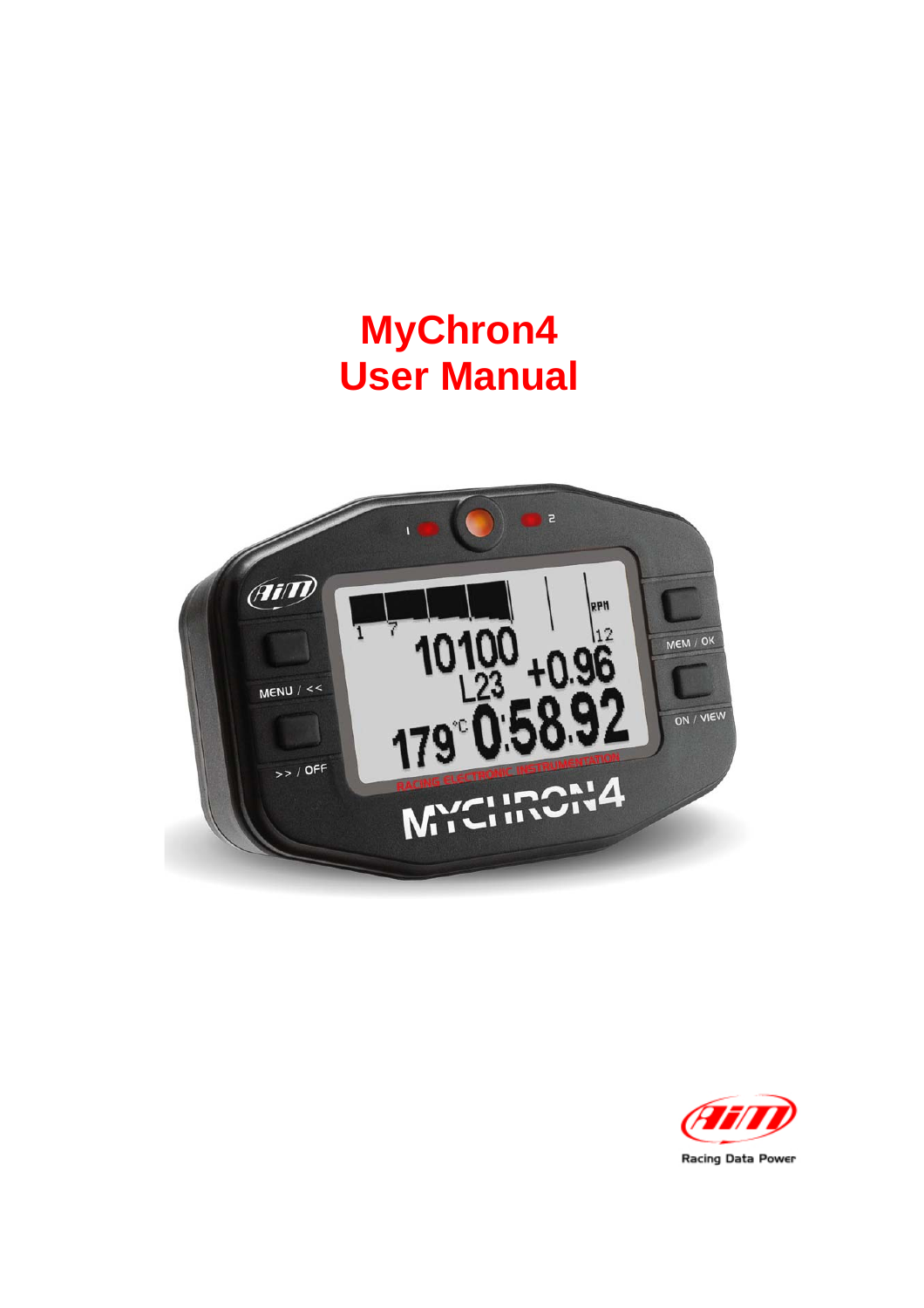**MyChron4** is an extremely innovative instrument in the world of multi-purpose kart loggers. Designed and developed to be the heart of a modular end expandable system, **MyChron4** perfectly connects to a wide range of expansions.

This characteristic makes it unique and fitting any pilot need: from the beginner that needs few basic information to the pro that needs to analyse his and its kart performances in detail.

Moreover, thanks to the numerous and innovative functionalities of **Race Studio Analysis**, the analysis software, strengths and weaknesses of any test session will be analyzed in an easy and intuitive way. The software is available for free download at www.aim-sportline.com and www.mychron4.com.

Equipped with a wide graphical display, **MyChron4** can display sampled data as histogram and, using **MyChron4 Picture Manager**, the free software, it is possible to upload bitmap images, like, for example your team logo.

When connected to the expansions that AIM designed and developed for his most innovative loggers, from **Gps Module**, to **Data Hub**, from **Lambda controller** to **eBox**, **MyChron4** becomes a data logger with a virtually infinite number of channels.

Moreover, thanks to the practical download via **Data key**, **MyChron4** does not need a Computer immediately available on the track and allows data download on different computers.

**MyChron4**, like all AIM products, is always improving: this is why it is suggested to periodically check www.aim-sportline.com or www.mychron4.com to know if AIM released new firmware and/or software for **MyChron4**.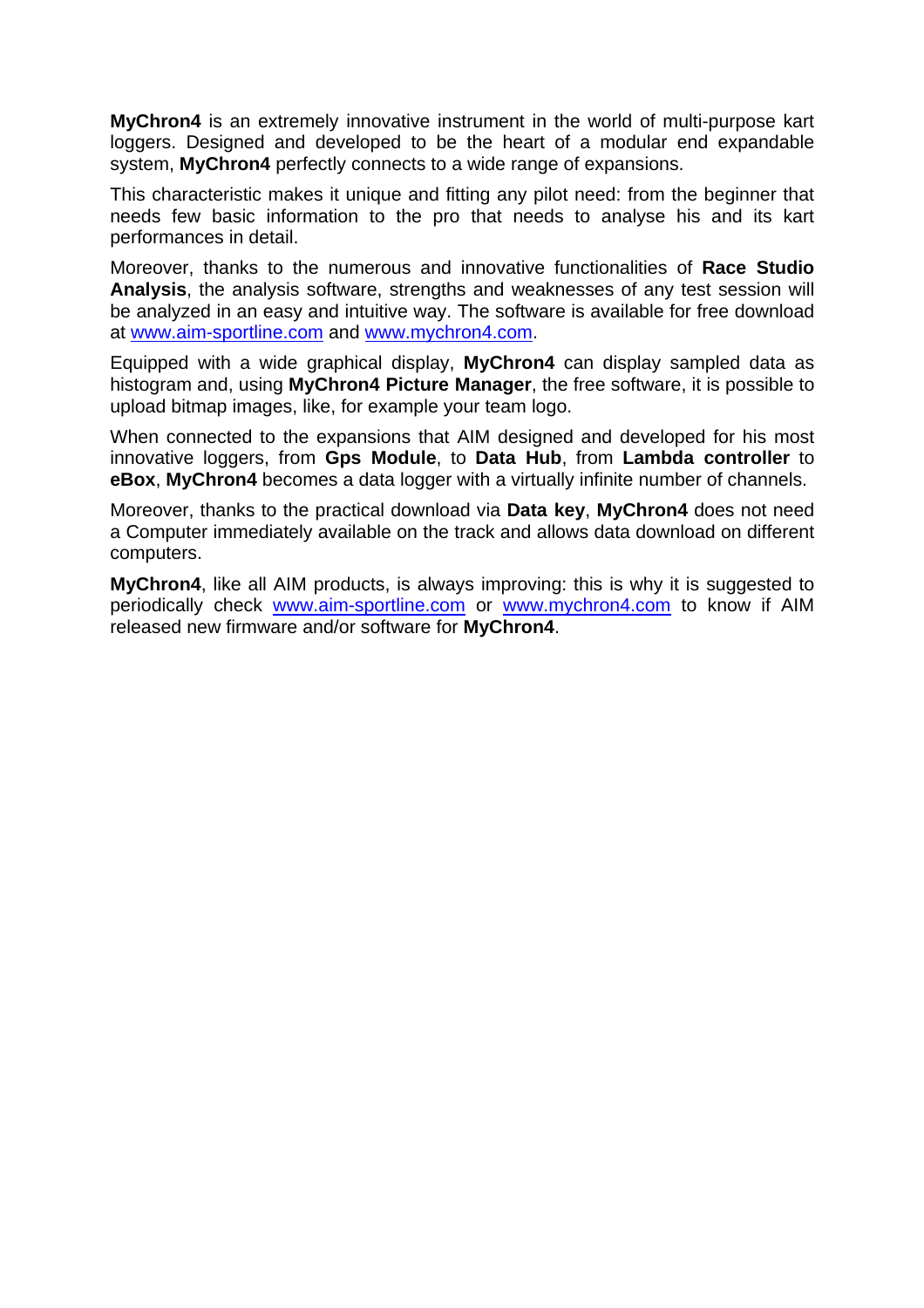

# **INDEX**

| 1 – MyChron4 display                                                            |  |
|---------------------------------------------------------------------------------|--|
|                                                                                 |  |
|                                                                                 |  |
|                                                                                 |  |
|                                                                                 |  |
|                                                                                 |  |
|                                                                                 |  |
| 5.2 - Fixing RPM cable on 2 strokes engines (Tag, Junior, ICA, FA, ICC ecc)  10 |  |
|                                                                                 |  |
|                                                                                 |  |
|                                                                                 |  |
|                                                                                 |  |
|                                                                                 |  |
|                                                                                 |  |
|                                                                                 |  |
|                                                                                 |  |
|                                                                                 |  |
|                                                                                 |  |
|                                                                                 |  |
|                                                                                 |  |
|                                                                                 |  |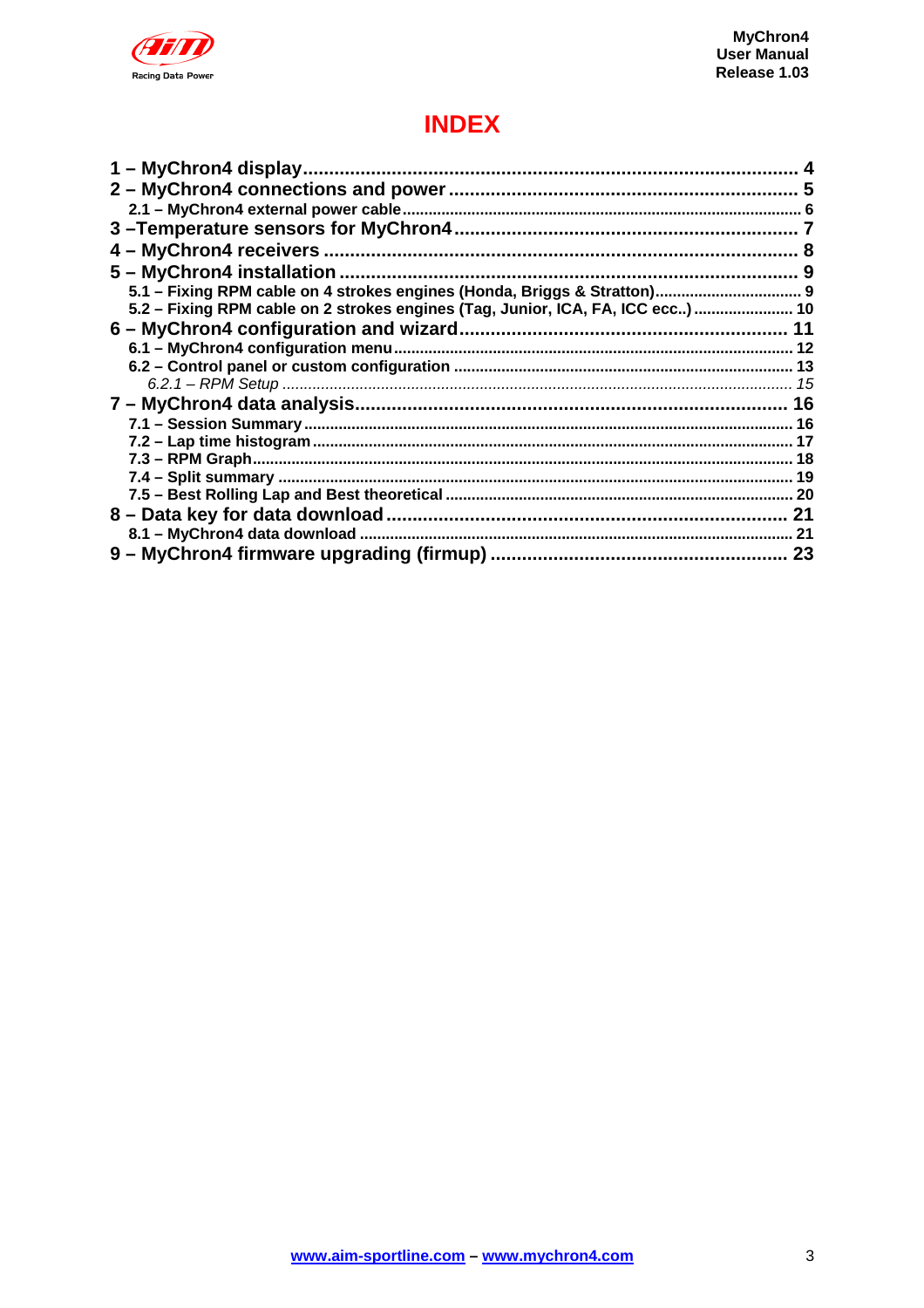

# **1 – MyChron4 display**

**MyChron4** display shows a lot of information. Here below they are explained in detail.



- **1.** Power on button
- **2.** Data recall button
- **3.** Menu and scroll button
- **4.** Power off and scroll button
- **5.** RPM alarm led
- **6.** Led AL1 temperature alarm
- **7.** Lap time
- **8.** Temperature value with configurable unit of measure
- **9.** Digital RPM value
- **10.** Lap number
- 11. External battery alarm
- **12.** RPM graph bar
- 13. Bar graph scaling in thousands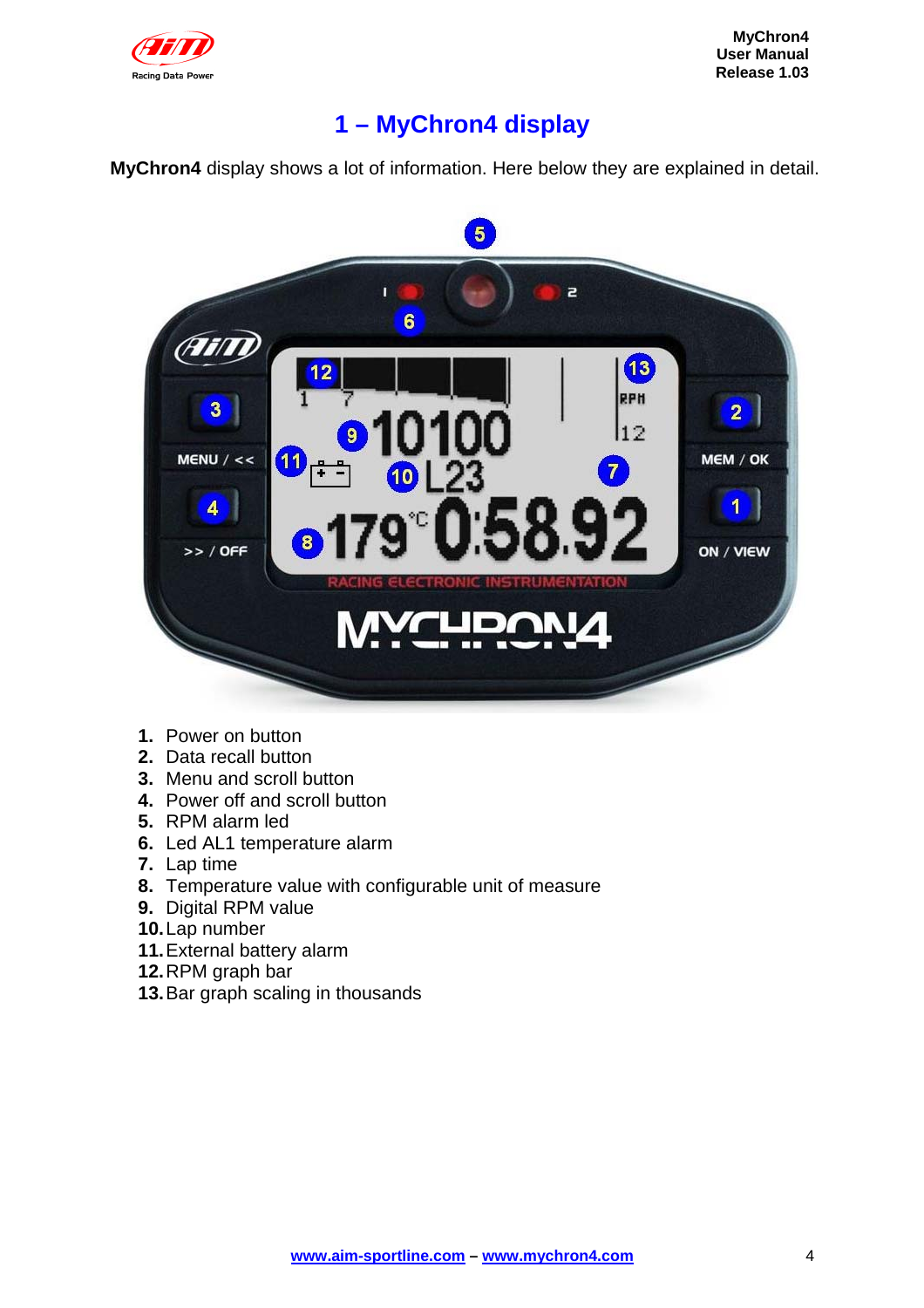

# **2 – MyChron4 connections and power**

On the back of **MyChron4** are three connectors, shown below.



#### **Connector 1 –Temperature input**

It allows the connection of a temperature sensor among those available to measure water, cylinder head or exhaust gas temperature.

#### **Connector 2 – Lap time receiver**

It allows to connect optical or magnetic lap time receiver.

#### **Connector 3 – eBox input**

It is for **MyChron4** external power, **eBox** and **Data key** connection, data download on a Pc. Here below **MyChron4 eBox** is shown.

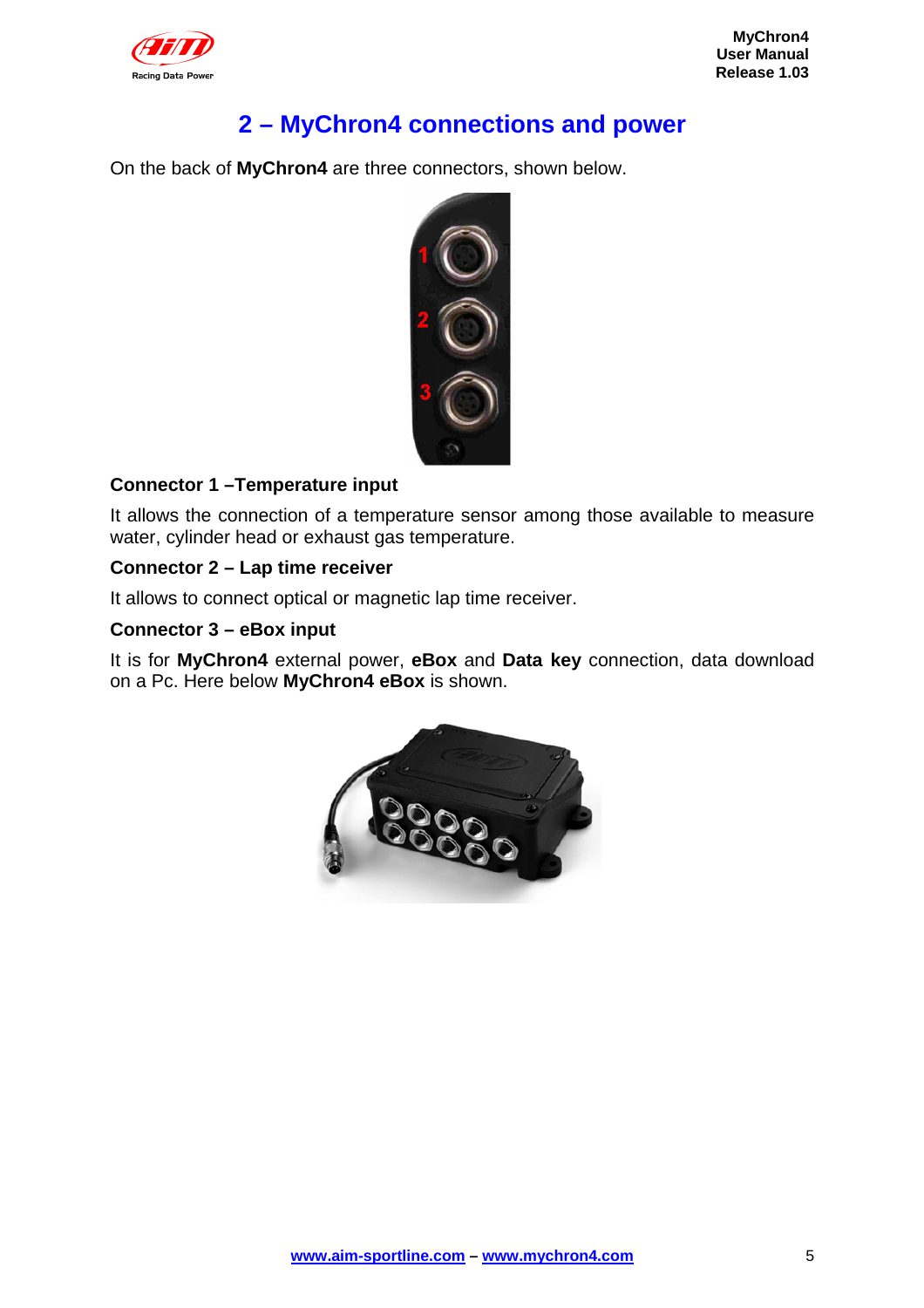

### **2.1 – MyChron4 external power cable**

**MyChron4** can also be powered from an external power source but in this case it needs the proper power cable, shown below.



External power cable has a double function: it powers **MyChron4** using the engine battery or the power produced by the master switch and detects RPM value through this same cable when it is connected to the master switch, avoiding the installation of RPM cable. External power cable is expected for some 4 stroke engines (Honda, Briggs & Stratton).

**Note: MyChron4** has an auto-power off function after eights minutes of inactivity that switches the logger off also if externally powered.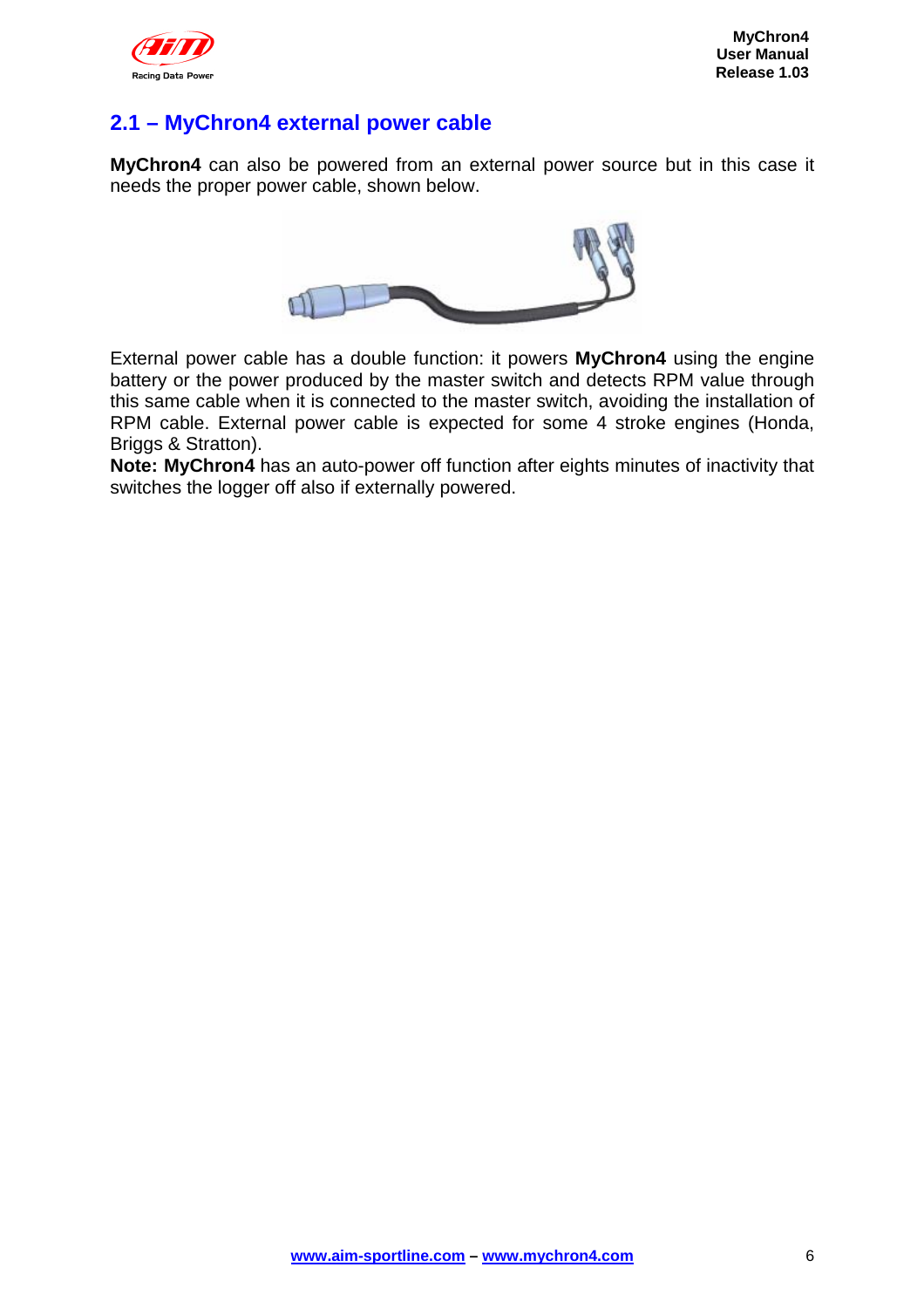

### **3 –Temperature sensors for MyChron4**

**MyChron4** can be connected to different temperature sensors, shown below.

#### **CHT Thermo resistor**:

detects the temperature of the cylinder head and should be mounted removing the spark washer to keep the same compression ratio.

#### **CHT Thermocouple**:

Detects the temperature of the head of the engine and should be mounted removing the spark washer to keep the same compression ratio.

#### **Water Thermocouple**:

Should be mounted on the proper adaptor - shown on the right - wrapping the thread with Teflon™ to ensure the seal.

#### **EGT Thermocouple**:

Should be installed on the exhaust pipe at a distance of 100 – 120 mm from the piston shell to have a correct reading of the value.







**ANTIFICIAL REPAIR** 

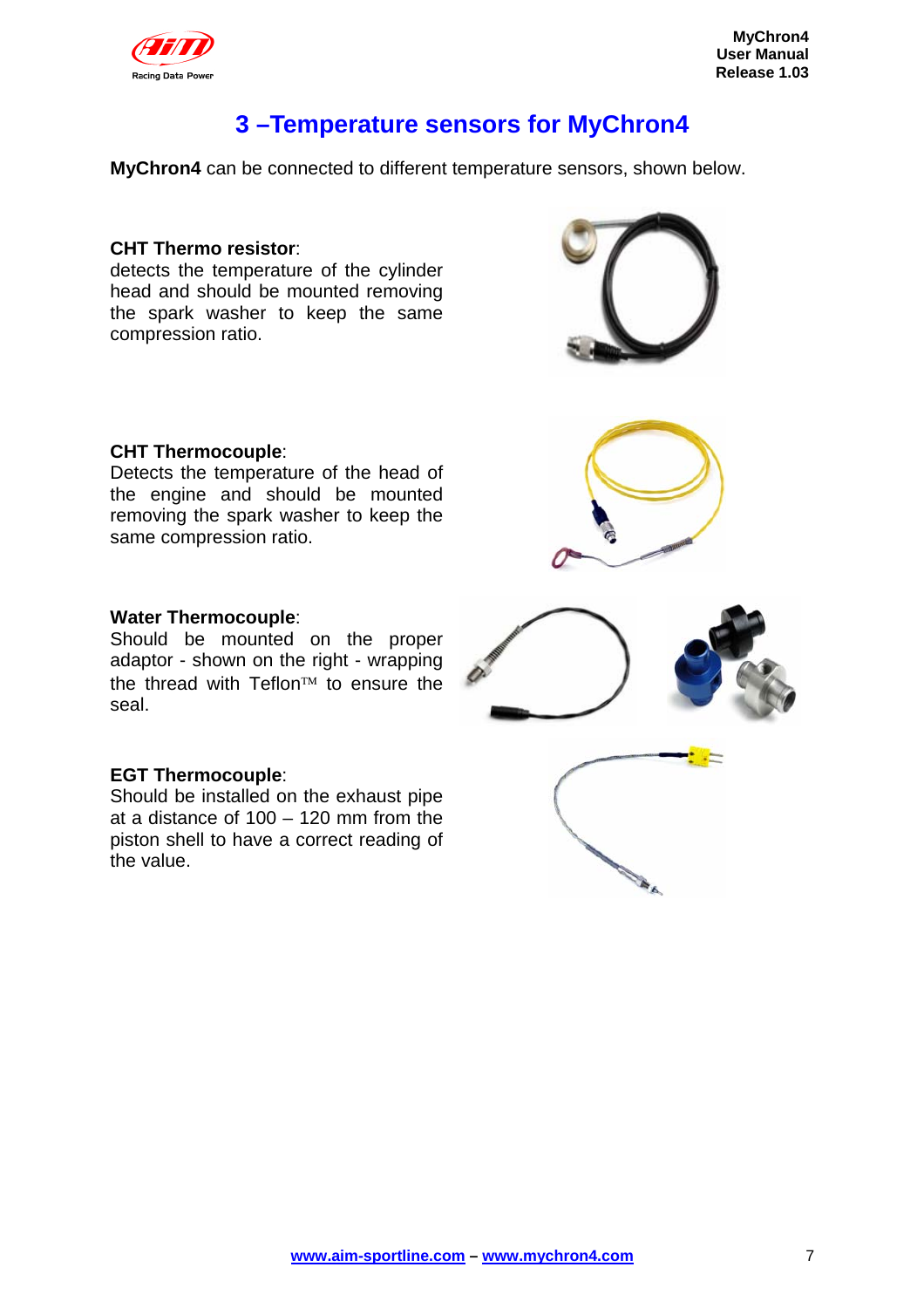

# **4 – MyChron4 receivers**

**MyChron4** supports both optical and magnetic lap receiver (shown below). The system automatically recognizes the connected receiver.

Magnetic receiver







As explained more in detail in the chapter concerning **MyChron4** configuration, in case the track has more magnetic strips/optical transmitters, it is necessary to set the logger as to indicate:

- number of magnetic strips /transmitters installed on the track
- magnetic strip/transmitter corresponding to start/finish line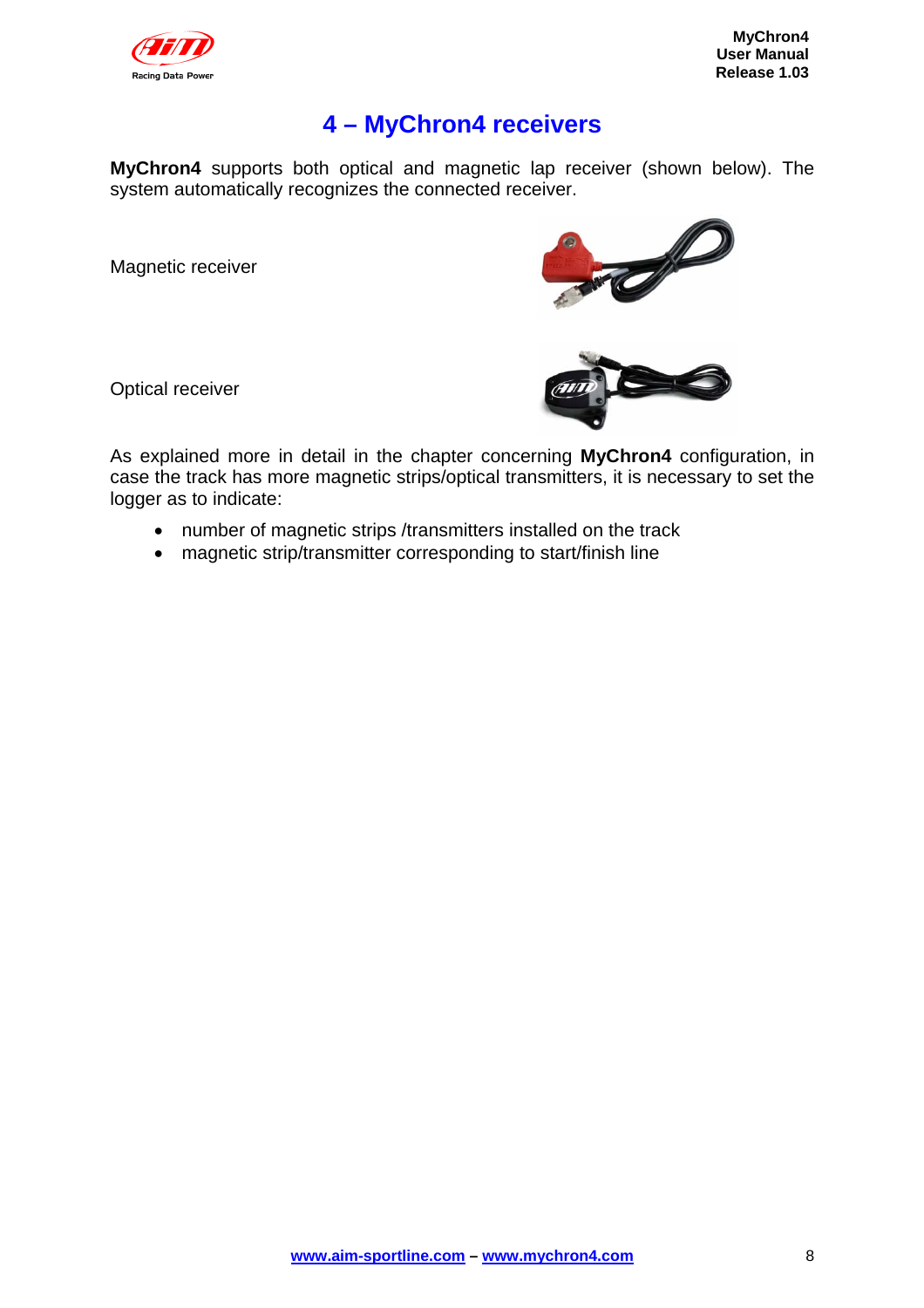

# **5 – MyChron4 installation**

Pay particular attention to this step to allow **MyChron4** work properly. To minimize logger vibrations the rubber washers supplied with the kit should be mounted over and under the steering spoke as shown below:



Moreover it is suggested to fix RPM cable (in case of internal power) on the spark plug cable following the specifications of the different engines.

#### **5.1 – Fixing RPM cable on 4 strokes engines (Honda, Briggs & Stratton)**

4 strokes engines have a very weak power-on system. It is thereby necessary to wrap more times the cable on the spark plug cable, as shown below, to make the logger become more sensitive.



Wrapping of RPM cable on spark cable Particular of the wrapping

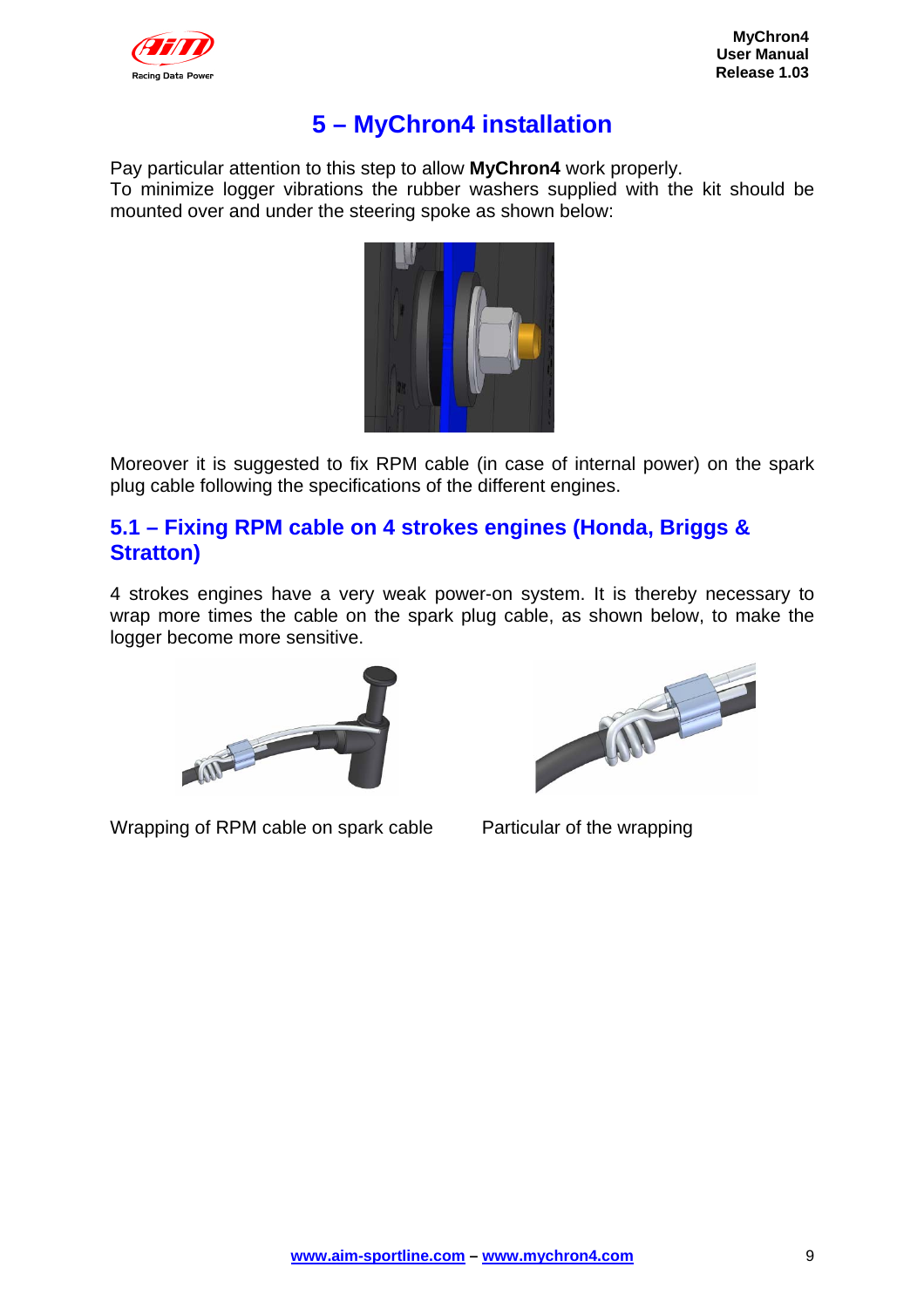

### **5.2 – Fixing RPM cable on 2 strokes engines (Tag, Junior, ICA, FA, ICC ecc..)**

Power-on of 2 strokes engines supplies a very strong signal; it is thereby sufficient to fix RPM cable on the spark plug cable using the proper clip as shown below:





Wrapping of RPM cable on spark cable Particular of the wrapping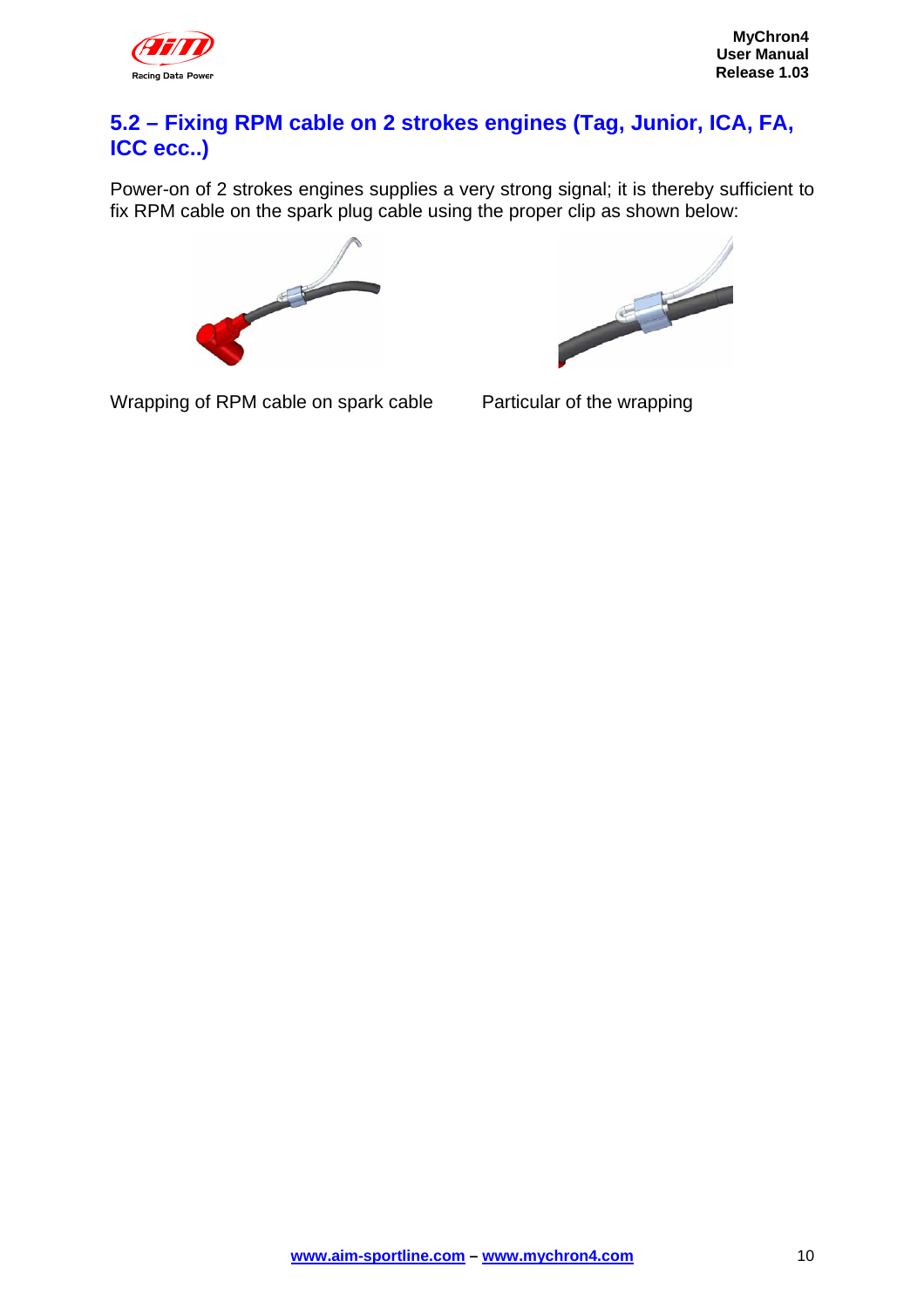

# **6 – MyChron4 configuration and wizard**

To enter configuration menu press MENU button. The first configuration is made trough the **Wizard,** a sort of tutorial menu that allows the user to quickly configure all needed parameters.

**Warning:** the **Wizard** has to be completed at least once or it will re-start at the first switch on.

**Wizard** steps are:

- Language
- Pilot name
- Drive Setup (in case of gearbox set the number of gears)
- Temperature unit of measure (Fahrenheit Celsius)
- RPM max value
- RPM tattle
- M4 Temp 1 Alarm
- Adjust Hour/date

Almost all **Wizard** steps are extremely intuitive and do not require a particular explanation, except, may be, **"Drive Setup"**:

- **Direct drive**: used in karts without clutch, like classical Formula and ICA;
- **Low stall clutch**: used in Rotax Max, TAG, JICA, HPV, Comer, and in most 4 strokes engines
- **Gearbox**: in case this drive type is selected the user is required to insert the number of gears.

**Note 1**: the engaged gear number is shown on the display **only** if **MyChron4** is connected to **eBox** that, managing speed signal, allows to compute the engaged gear using the proper algorithm (based on RPM and speed).

**Note 2**: in case of gearbox and direct drive type "**predictive**" option won't be available.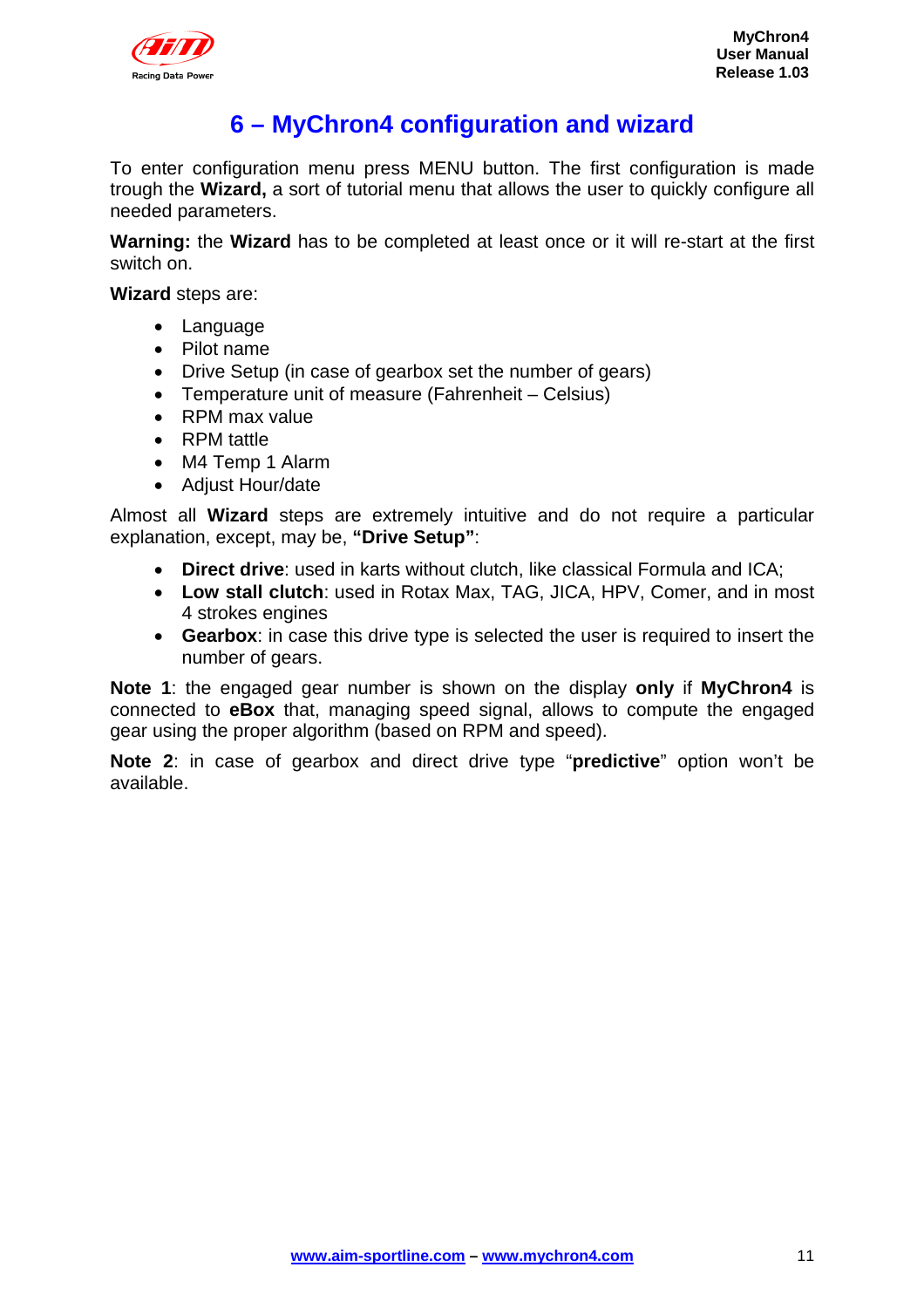

### **6.1 – MyChron4 configuration menu**

Press MENU button to enter the configuration. In case the **Wizard** has been activated and completed at least once, the menu below appears:



Each icon allows the user to enter a configuration function:



**Backlight icon**: allows the user to enable/disable the display backlight.

At logger power-on it is disabled and disables at power-off.

**Session mode icon:** allows the user to set session mode as:

- **lap counter:** the logger shows the incremental number of run laps.
- **count down**: the logger shows the remaining time to the end of the qualify or the race



**Obscuring time icon**: allows the user to set minimum lap time and obscuring time.

It is very useful to avoid false lap times in case more magnetic strips or transmitters are installed on the track. From start/finish line and for the set period of time the receiver won't record signals.



**Track icon**: allows the user to set the track name. Track name is associated to each sampled run, downloaded to the PC and managed by **Race Studio 2** software.

It is possible to insert track names and select them when needed.



**Configuration icon**: allows the user to enter **MyChron4** custom configuration. Refer to the paragraph concerning control panel for further information.



**Configuration Wizard icon**: enters **MyChron4** configuration wizard that allows the user to quickly set the basic parameters the logger needs at start up.



**Hour meter Icon**: allows the user to manage the logger hour meters. **MyChron4** manages 5 hour meters four of which resettable, that can be associated, for example to four different engines, and a fifth one not resettable



**Language icon**: allows the user to select the logger language. **MyChron4** manages these languages: English, Italian, Dutch, French, Deutsch, Japanese, Spanish, Swedish and Portuguese.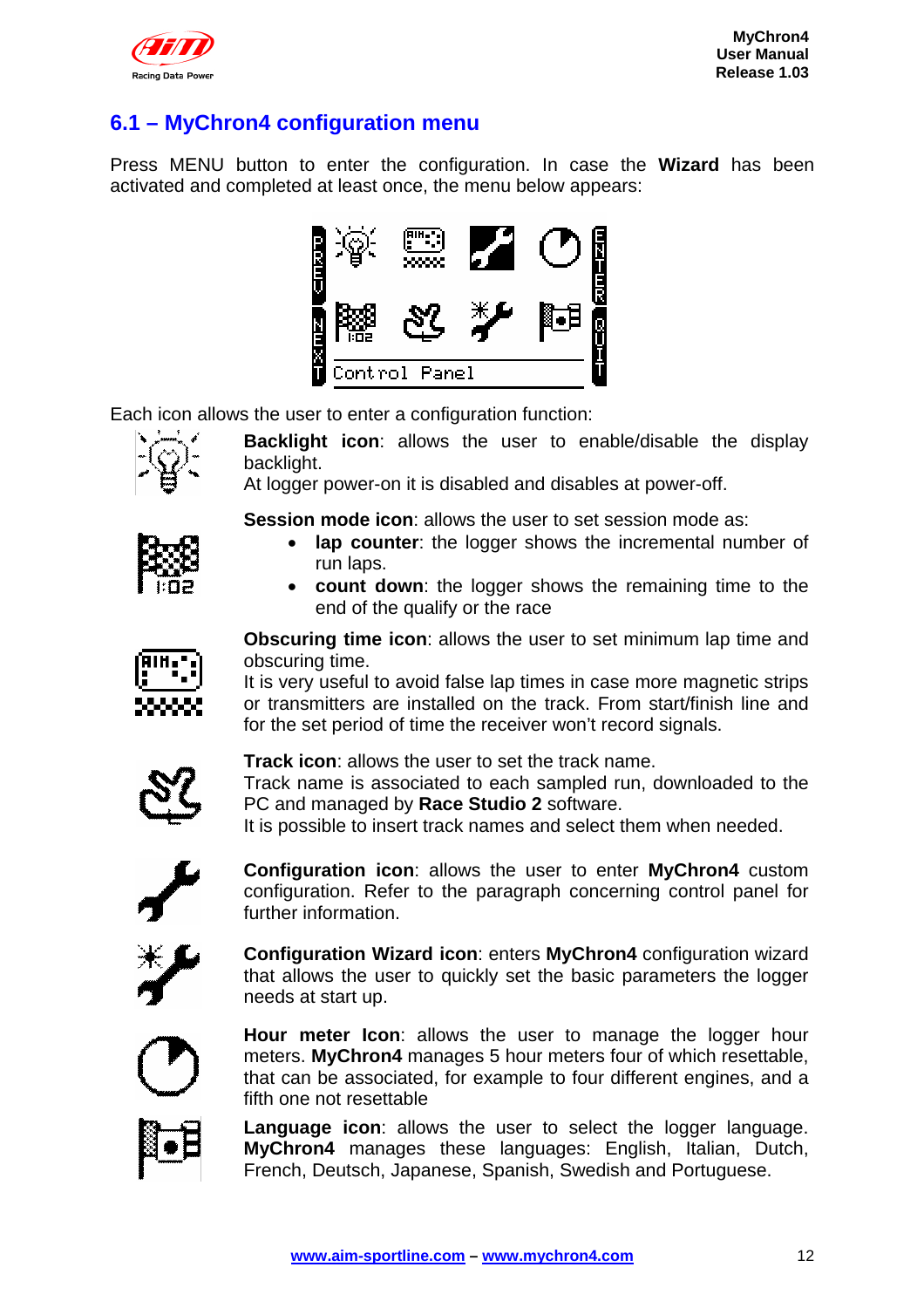

### **6.2 – Control panel or custom configuration**

Selecting configuration icon a sub-menu appears:



Each icon allows the user to set different functions:



**Clear test data**: allows to delete data stored in **MyChron4** memory.

# **RPM SETUP**

**RPM Setup**: enters a sub-menu explained in the related paragraph



**Set Temperature**: allows the user to link temperature alarm threshold value to one of **MyChron4** lateral led and to set temperature unit of measure.



**Drive setup**: as explained in configuration wizard paragraph this function allows the user to set drive type and in case, kart gears number (accepted values from 2 to 6).

**Lap / split Setup**: selecting this icon the related sub-menu appears:

• **Total magnetic strips**: allows the user to set the number of magnetic strips /optical transmitters installed on the track.



- **Split mode**: allows the user to show split as absolute value (actual) or as difference in respect of best lap (+/- best)
- **Start line number**: in case of a track with more than one optical transmitter/magnetic strip it is required to set the one used as reference for lap time.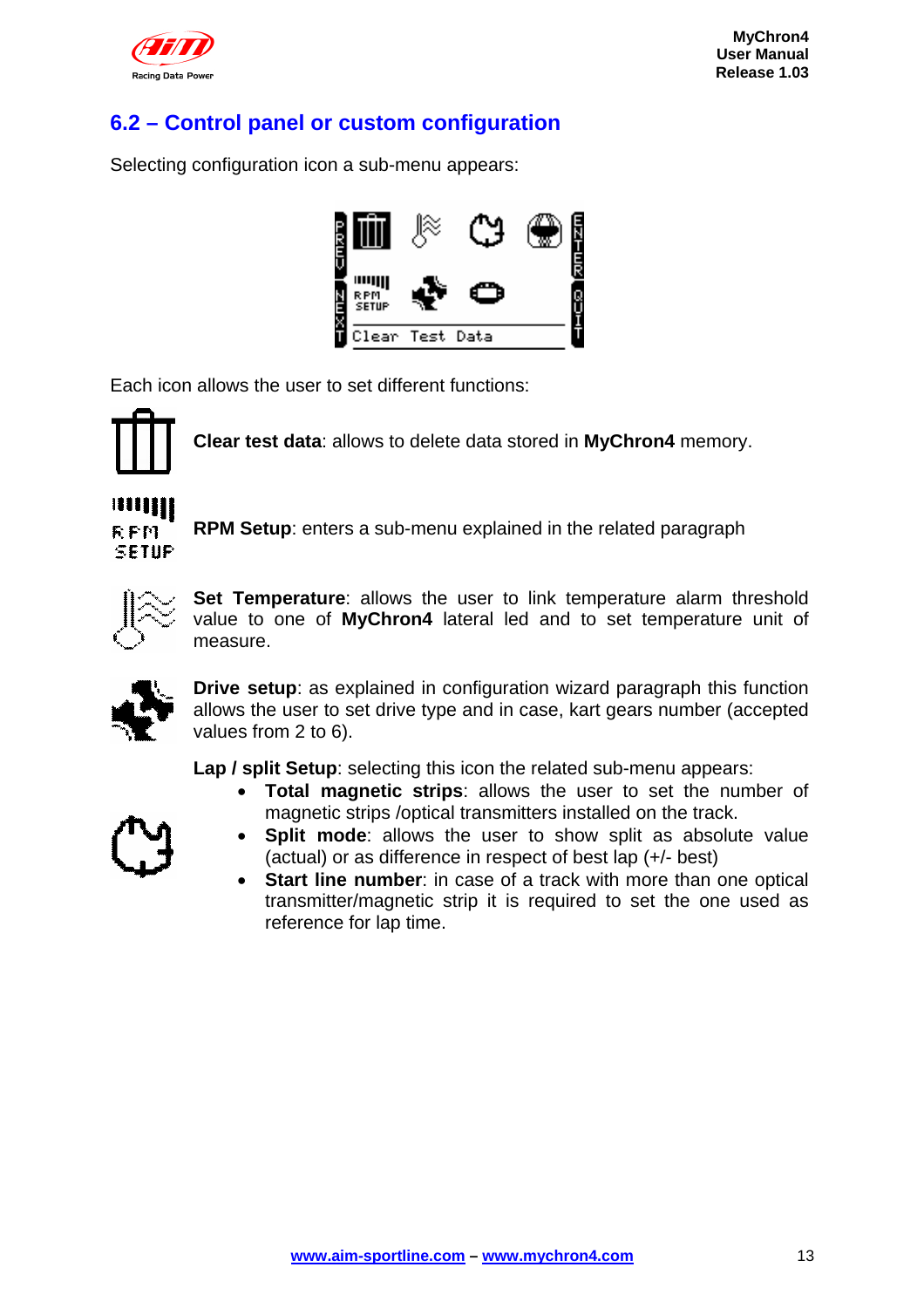



**System Setup:** selecting this icon the related sub menu appears:

- **Set Time/Date**: set date and time format: 12 or 24h and MM/DD/YY or YY/MM/DD or DD/MM/YY
- **Predictive**: enables/disables predictive lap time. **Note**: this function is available only if split number is set on 1 and drive type on direct drive (ICA,FA, etc). Like split, also predictive can be enabled/disabled and can be shown as absolute or difference mode.
- **reverse**: reverses **MyChron4** menu background and text colours.
- **System Information** (shown below): shows logger name (1), firmware version (2), logger serial number (3) and version (4) EU: European - USA: American.



**Pilot**: selecting this icon the window shown below appears. It is associated to each run, both in data recall on the display and in data analysis through the PC.



|          | Enter Driver's Name |      |        |
|----------|---------------------|------|--------|
| PREG     | <b>MBCDEFCHIJ</b>   |      | R      |
|          | K L M N O P Q R S T |      |        |
| N<br>UEJ | U U U X Y Z 0 1 2 3 |      |        |
|          | 456789.             | ╶←┡┪ | e<br>H |
|          |                     |      |        |

Use the top right button to select a character, the arrow to delete it and the floppy icon to save the pilot name.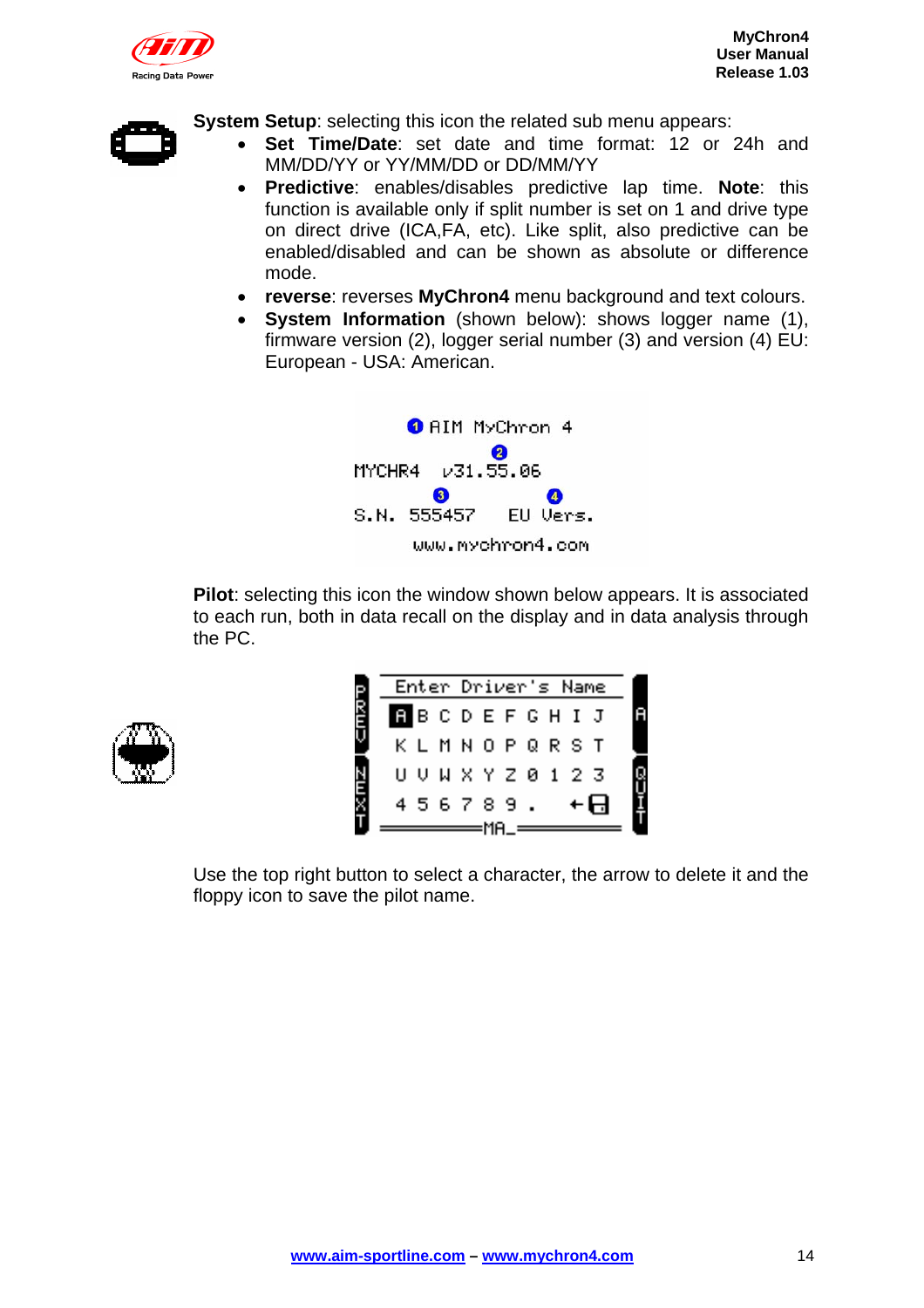

#### *6.2.1 – RPM Setup*

**RPM Setup** icon of system configuration menu allows the user to enter the related sub-menu:



**Maximum RPM**: set RPM max value shown in the proper display field.

**RPM Factor**: available options are x1, x2, /2, /4.

**RPM Tattle**: set RPM threshold value that switches on **MyChron4** RPM led shown below.



**Hold RPM Peak**: set the period of time in seconds during which RPM value refresh at display is stopped. Available options are from 5 to 10 with increasing value and OFF (disabled).

RPM Max value is generally reached just before a corner, where it is very difficult for the pilot to look at the lap counter. This is why, if required, the system stops the refresh of RPM value at display for some seconds.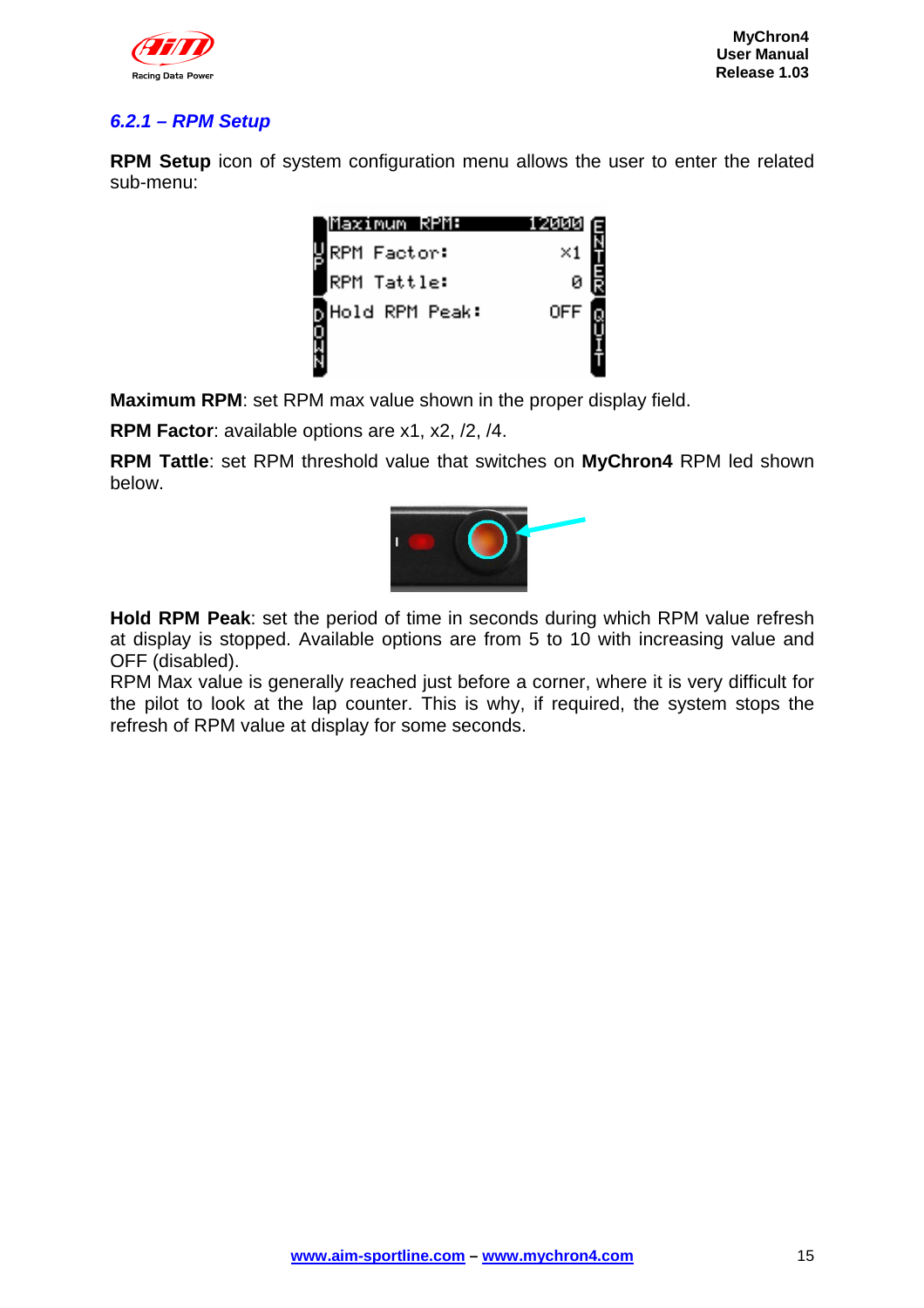

# **7 – MyChron4 data analysis**

To enter **MyChron4** data recall and scroll menu pages, press more times MEM/OK button. ON/VIEW button quits data recall and comes back to **MyChron4** main display page.

#### **7.1 – Session Summary**

Pressing once MEM/OK button session summary page, shown below, appears.



It shows a summary of the main session data distributed as follows:

- **1.** test/session date;
- **2.** test/session number
- **3.** test/session number of laps
- **4.** each lap max temperature;
- **5.** each lap max and min RPM value
- **6.** three faster laps lap time
- **7.** lap number
- **8.** Max RPM value recorded in that test/session.

It is possible to change the session using "<<" or ">>" button.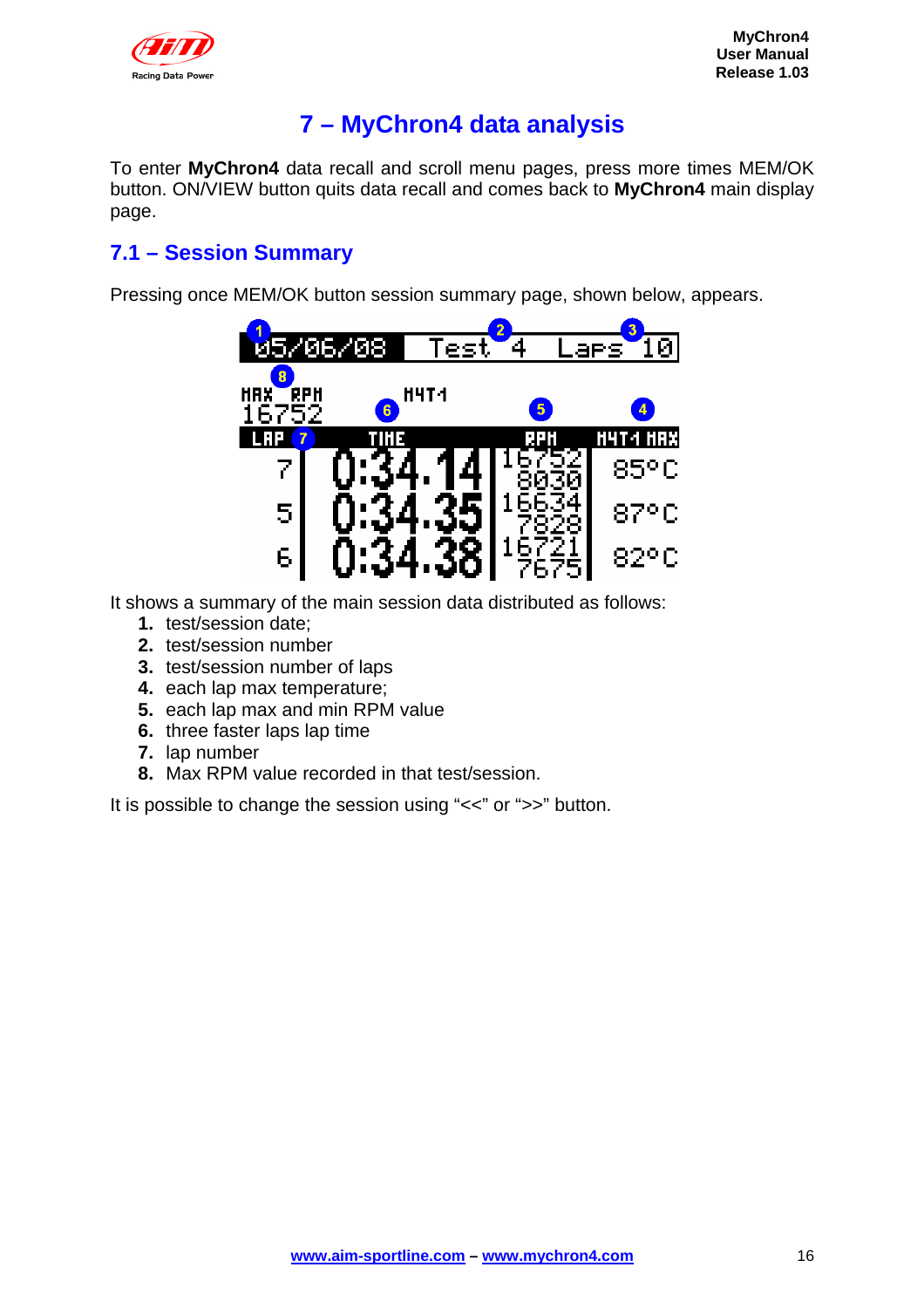

### **7.2 – Lap time histogram**

Pressing a second time MEM/OK button lap times histogram page, shown below, appears.



It shows lap times in histogram format:

- **1.** test/session number;
- **2.** number of the selected (the one where the cursor is) lap;
- **3.** lap time of the selected lap;
- **4.** lap selection cursor;
- **5.** difference in respect of test/session best lap (in this case the difference is zero because selected lap is the best one);
- **6.** test/session best lap time (in this case it is the same as lap time because the selected lap is the best one).

It is possible to scroll all laps using "<<" and ">>" buttons.

**Note: the histogram does not appear if the session/test has less that 5 laps.**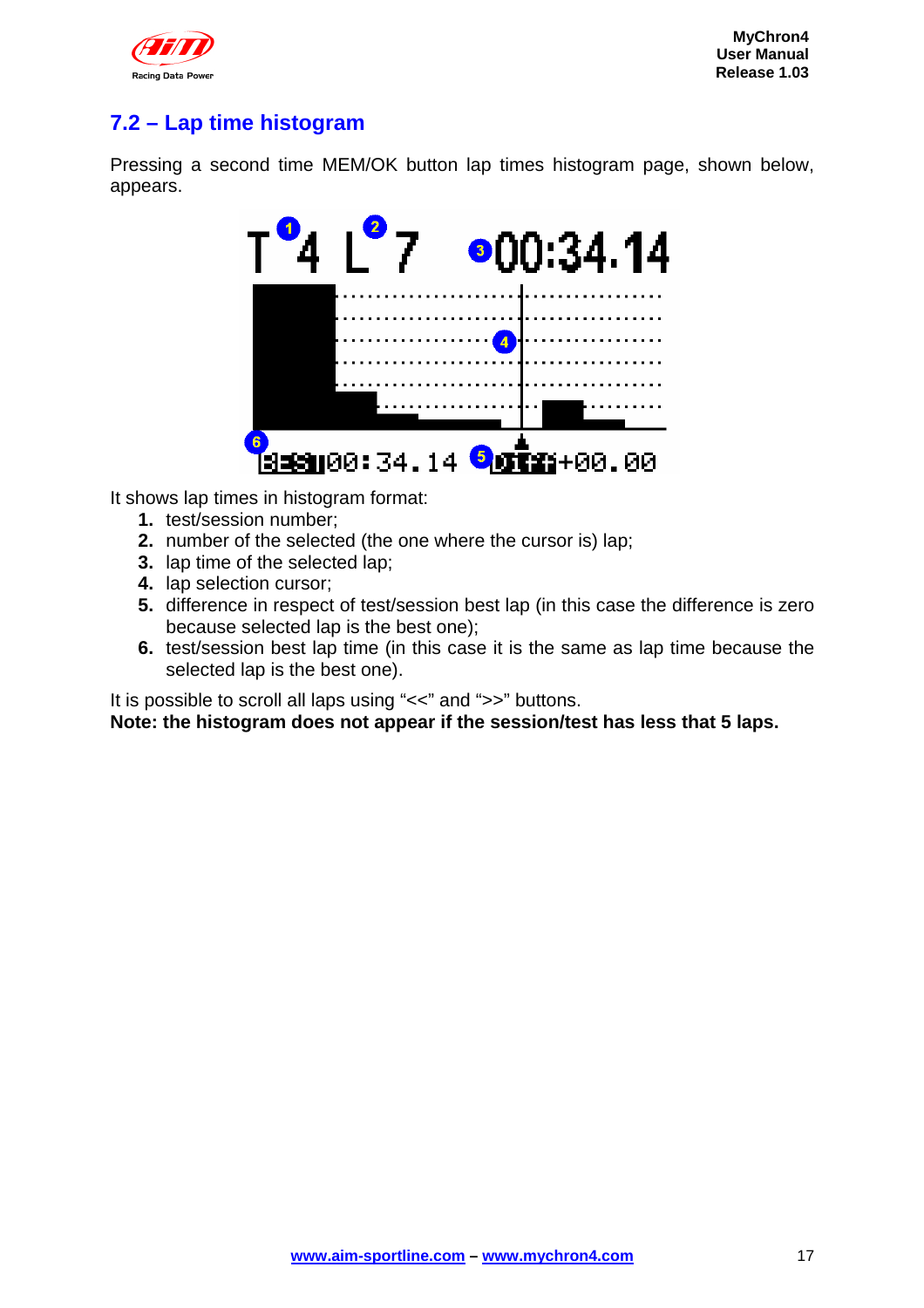

# **7.3 – RPM Graph**

Pressing a third time MEM/OK button RPM graph page, shown below, appears.



It shows lap RPM value:

- **1.** test/session number;
- **2.** lap number;
- **3.** incremental lap time in the selected point (the one where the cursor is positioned);
- **4.** selected lap time;
- **5.** selection cursor;
- **6.** temperature in the selected point (the one where the cursor is positioned)
- **7.** RPM value in the selected point.

It is possible to scroll RPM and temperature lap values using "<<" and ">>" buttons.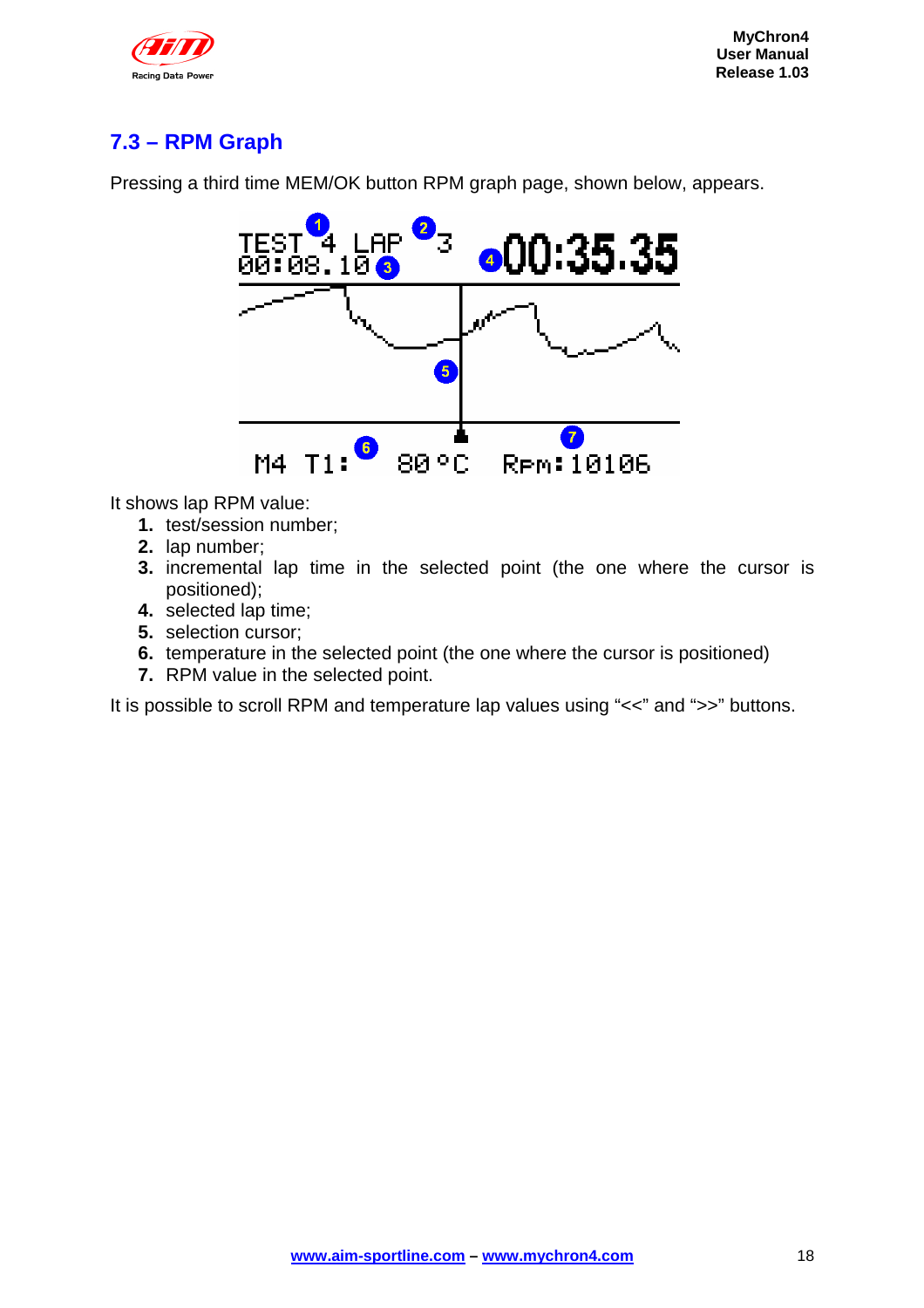

### **7.4 – Split summary**

Pressing a fourth time MEM/OK button, split summary page, shown below, appears.



It shows a summary of the lap analysed in the previous page:

- **1.** test/session number;
- **2.** selected lap number;
- **3.** selected lap laptime;
- **4.** track name;
- **5.** test/session date;
- **6.** selected lap hour;
- **7.** max/min RPM value of the analyzed lap;
- **8.** max/min temperature value of the selected lap.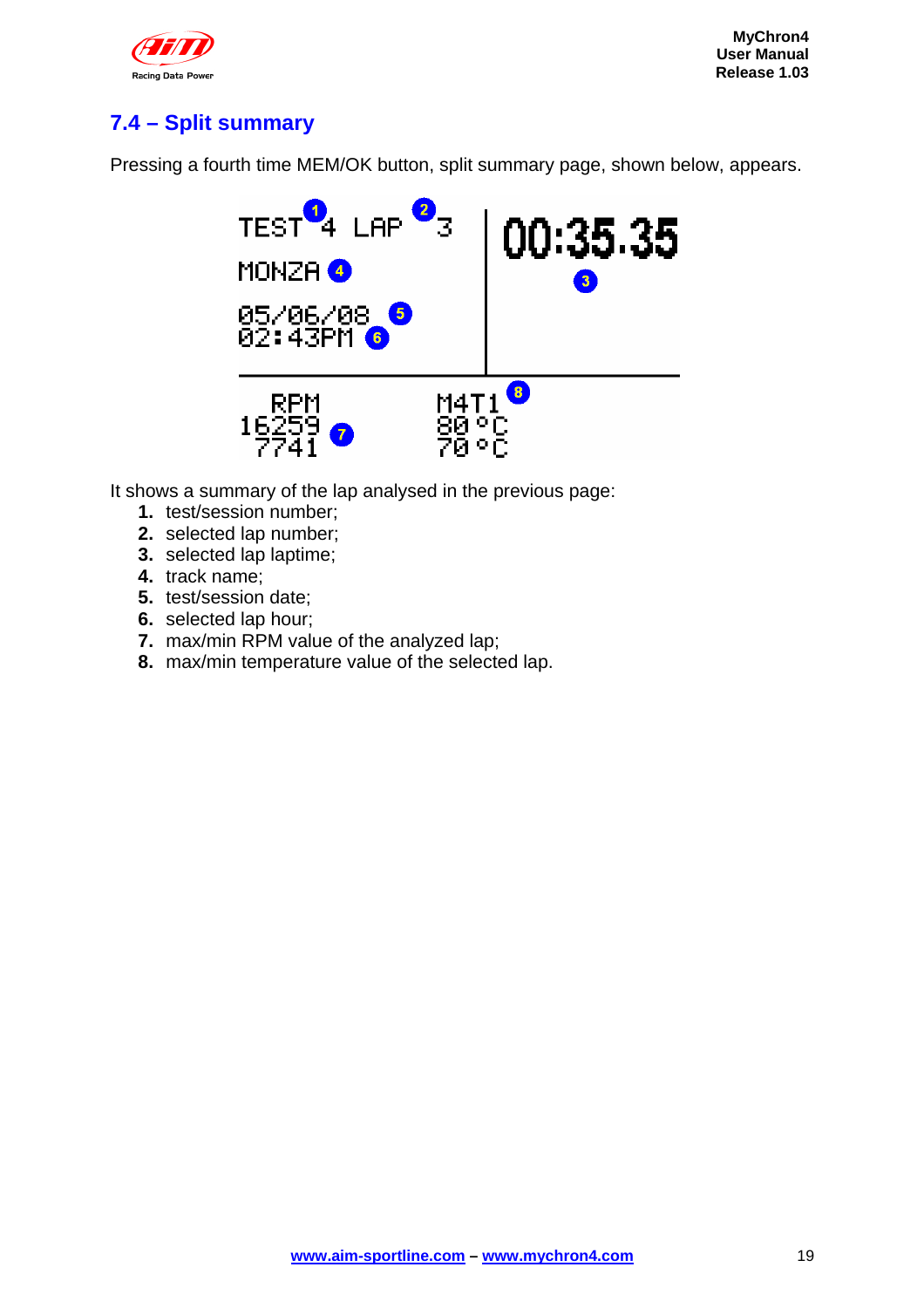

### **7.5 – Best Rolling Lap and Best theoretical**

In case **MyChron4** is set to sample split times, pressing for the fifth time MEM/OK button user enters Best rolling and best theoretical page, shown below.



**Best Rolling** shows the best lap time the pilot really made but not from start/finish line to start/finish line;

**Best Theoretical** represents the lap time resulting from the sum of the best splits recorded in the session.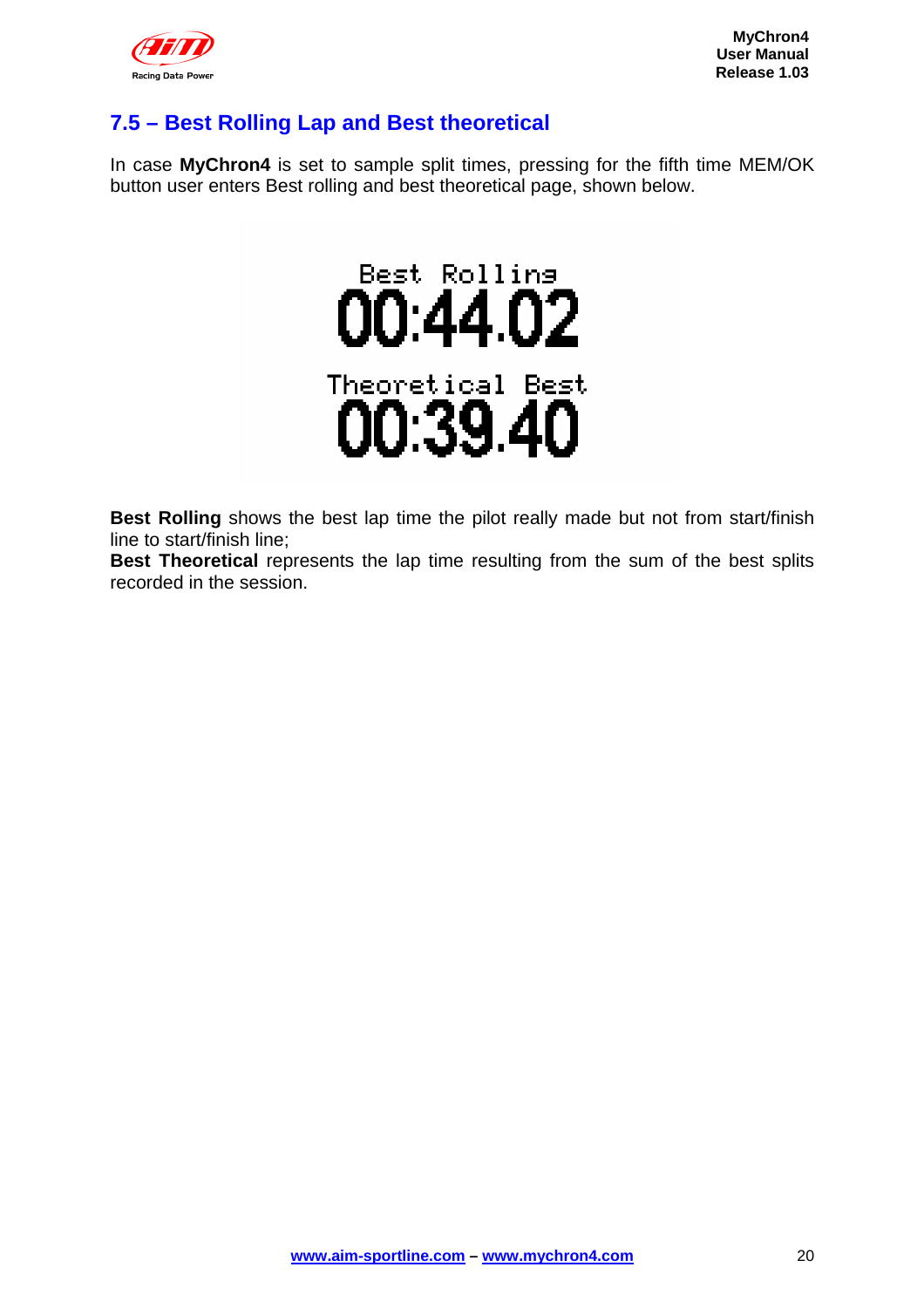

## **8 – Data key for data download**

For a quick and immediate data download on a PC, AIM developed **Data key**, the special USB pen drive extremely handy and compact.



With 32 Mb internal memory, it can be used to save data coming from different sessions of the same kart or from different karts.

Each session is recognised thanks to the association of the data with track name, pilot name and session incremental number.

**Data key** can be used also to upgrade **MyChron4** firmware.

#### **8.1 – MyChron4 data download**

To download data from **MyChron4** on the PC, connect **Data key** to **MyChron4**: data download proceeding starts automatically and **MyChron4** display shows a message. Available options are:

- Memory Empty: **MyChron4** has no stored data
- No New Data: data stored in **MyChron4** memory have already been downloaded on that **Data key**
- Download Data: there are new data to download on that **Data Key**.

Once data download is over, plug **Data key** in the PC USB port, run **Race Studio 2** software and press "Download data" button as shown below.

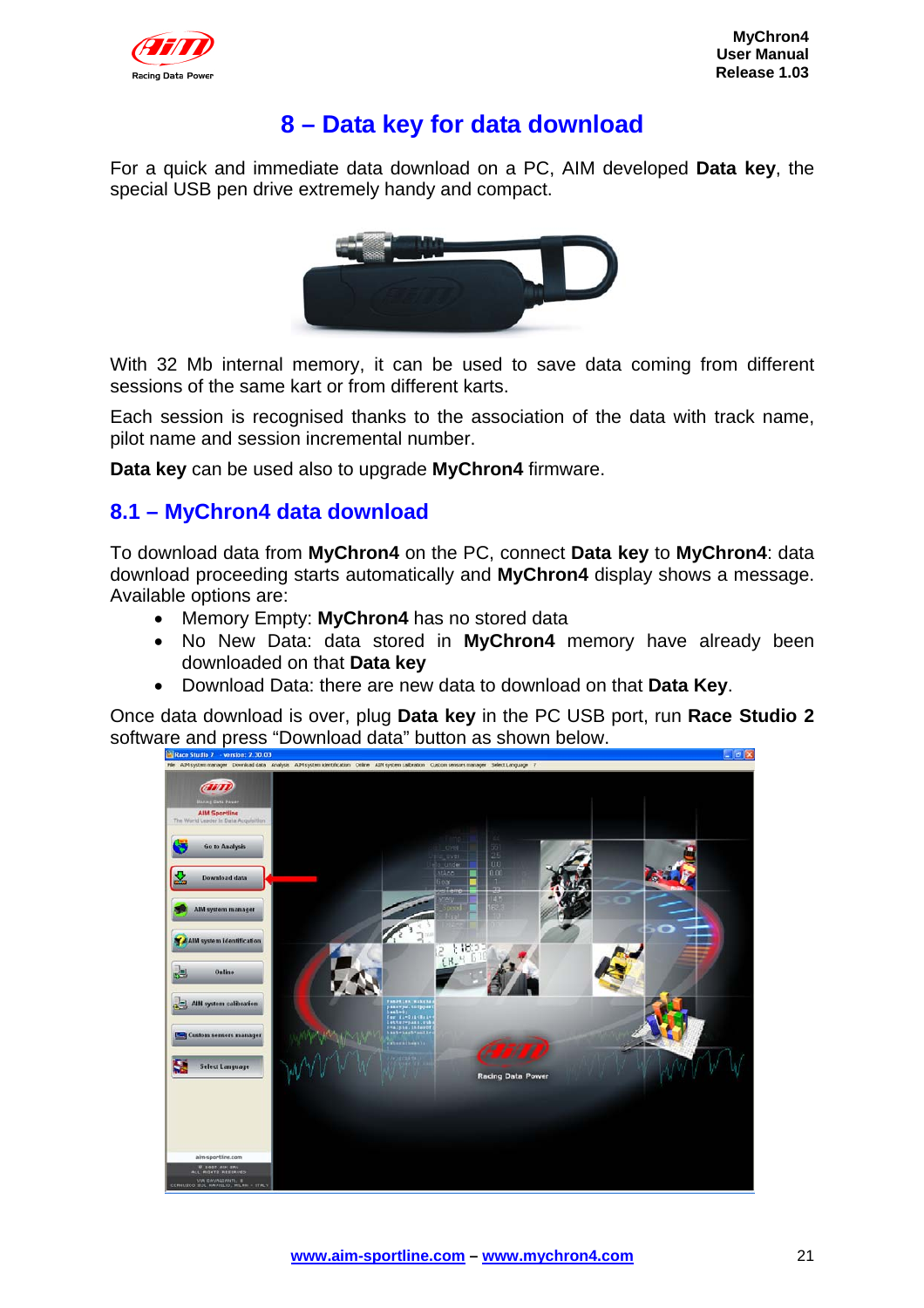

Data download window, shown below, appears.

|                |                                             |                         | Download 2.30.03 - USB-CAN KEY |    |     |                           |                                                                                                                                  |             |                         |              |      |                                 |         |                |                               |
|----------------|---------------------------------------------|-------------------------|--------------------------------|----|-----|---------------------------|----------------------------------------------------------------------------------------------------------------------------------|-------------|-------------------------|--------------|------|---------------------------------|---------|----------------|-------------------------------|
|                | C:\Program files\AIM\DATA\<br>Choose folder |                         |                                |    |     |                           |                                                                                                                                  |             |                         |              |      |                                 |         |                |                               |
|                | S                                           |                         | DRK File Name                  |    |     |                           | <track/> <driver> <test number=""> <year (="" )="" yyyy="">-<month> <loggertype>.drk</loggertype></month></year></test></driver> |             |                         |              |      |                                 |         |                |                               |
|                |                                             |                         |                                |    |     |                           |                                                                                                                                  |             |                         |              |      |                                 |         |                |                               |
|                | 回目                                          |                         | Select all                     |    |     | 口目                        | Deselect all                                                                                                                     |             |                         | ₹            |      | Show runs marked as<br>"Hidden" |         | (Ô             | Options                       |
| N              |                                             | Sel.                    |                                | Do |     | Hi                        | Driver                                                                                                                           | Date of Run |                         |              | Laps | Max speed                       | Max tem | Max tem        | DRK file name<br>             |
| $\mathbf{1}$   |                                             | $\overline{\mathbf{v}}$ | Will be downloaded             |    | 5.  |                           | $\in$ ALE                                                                                                                        |             |                         | May 06, 2008 | 8    | 103                             | 53      | $\overline{0}$ | UGENTO ALE r001 2008-0        |
| $\overline{c}$ |                                             | ⊽                       | Will be downloaded             |    | s.  |                           | CALE                                                                                                                             |             |                         | May 06, 2008 | 7    | 103                             | 54      | $\overline{0}$ | UGENTO ALE r002 2008-0        |
| 3              |                                             | ⊽                       | Will be downloaded             |    |     | $S.$ $\Box$ $\Box$ $\Box$ |                                                                                                                                  |             |                         | May 06, 2008 | 13   | 108                             | 55      | $\overline{0}$ | UGENTO ALE r003 2008-0        |
| $\overline{4}$ |                                             | ⊽                       | Will be downloaded             |    | 5.1 |                           | $C$ ALE                                                                                                                          |             |                         | May 06, 2008 | 10   | 108                             | 62      | $\overline{0}$ | <b>UGENTO ALE r004 2008-0</b> |
| ∢              |                                             |                         |                                |    |     |                           |                                                                                                                                  |             | $\mathbb{H} \mathbb{H}$ |              |      |                                 |         |                | $\rightarrow$                 |
|                |                                             |                         |                                |    |     |                           | Operation status                                                                                                                 |             |                         |              |      |                                 |         |                |                               |
|                |                                             |                         |                                |    |     |                           |                                                                                                                                  |             |                         |              |      |                                 | 0%      |                |                               |
|                |                                             |                         |                                |    |     |                           |                                                                                                                                  |             |                         |              |      |                                 |         |                |                               |
|                | ∉                                           |                         | Clear data-key                 |    |     | 跑                         | Donwload selected runs,<br>then clear memory.                                                                                    |             |                         | 恩            |      | Download selected               |         | ∢              | <b>Cancel</b>                 |

It shows all data stored in **Data key**: select only those to download.

Press "download selected" button and the system downloads data. At the end the software comes back to its main window.

To see downloaded data press "Go to Analysis" button on the vertical keyboard or on the menu bar.

Warning: for any further information concerning **Race Studio 2** or **Race Studio Analysis** software refer to the related user manuals.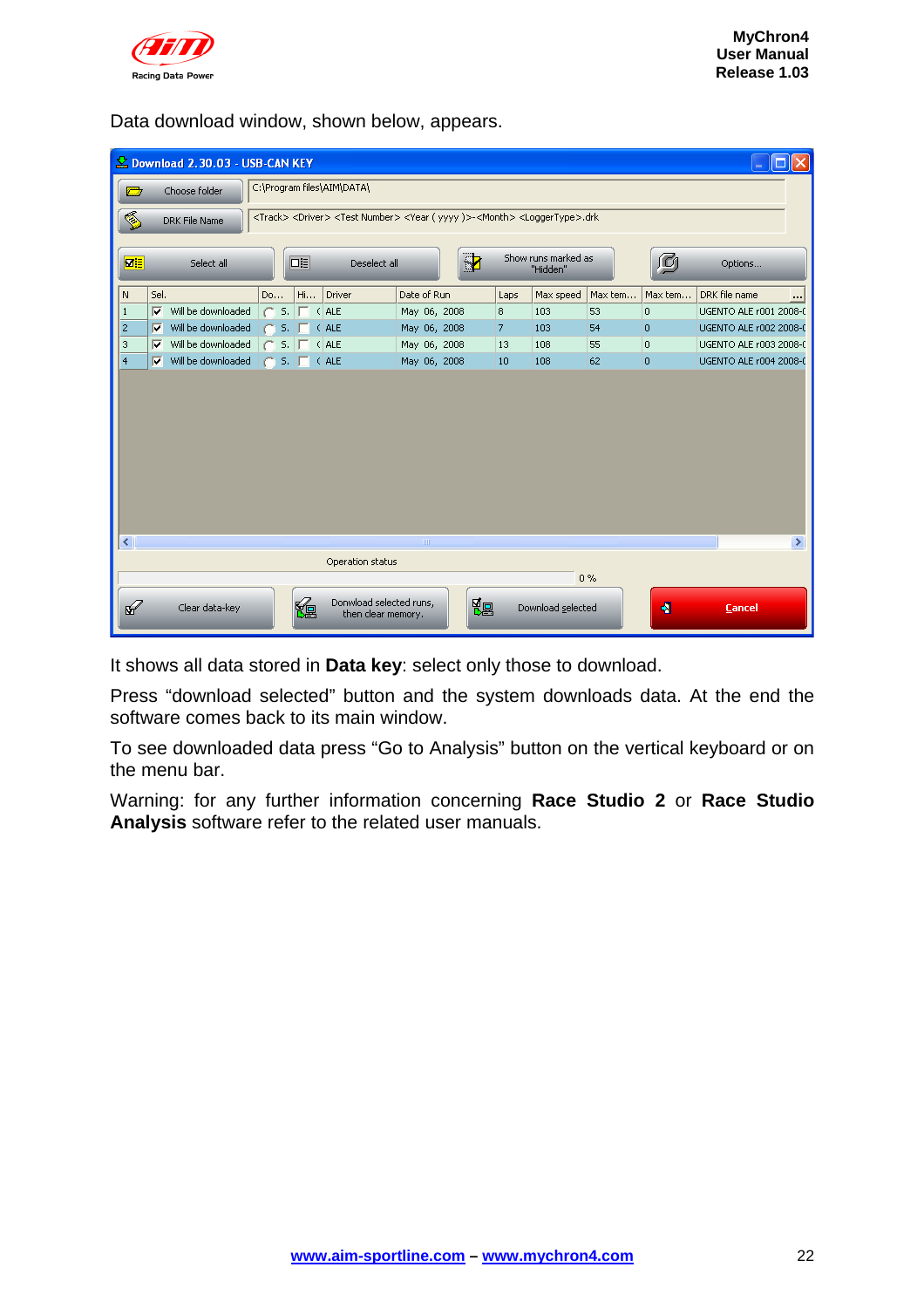

# **9 – MyChron4 firmware upgrading (firmup)**

**MyChron4**, like all AIM loggers, is always improving and can be easily upgraded following this procedure:

- connect to www.aim-sportline.com or to www.mychron4.com website
- select download area and firmware section
- click on firmware **MyChron4**
- select "save" option and downloaded firmware destination folder
- connect **Data key** to the PC USB port and run the firmup
- press "run" button
- the window here below appears

| <b>W</b> UPDATE for MYCHRON_4 SYSTEM Vers. 2007.11.03 |                   |                                                                                                     |                          |                                                                 |  |
|-------------------------------------------------------|-------------------|-----------------------------------------------------------------------------------------------------|--------------------------|-----------------------------------------------------------------|--|
| (MM)                                                  |                   |                                                                                                     |                          | (Fri Ti                                                         |  |
|                                                       |                   | Vers. in FIRMUP                                                                                     |                          | Vers. in DATAKEY<br>2                                           |  |
| <b>DATAKEY</b>                                        | 33.27             | 2008/04/07                                                                                          | 33.27                    | 2008/04/07                                                      |  |
| <b>MYCHRON4</b><br><b>LINGUA</b>                      | 31.55.06<br>34.25 | 2008/04/24<br>2008/04/24                                                                            | 81.55.06<br><b>B4.25</b> | 2008/04/24<br>2008/04/24                                        |  |
| <b>EBOX</b><br>LAMBDA                                 | 32.14<br>25.11    | 2008/03/10<br>2008/01/09                                                                            | <b>B2.14</b><br>25.11    | 2008/03/10<br>2008/01/09                                        |  |
| <b>GPS</b>                                            | 35.12             | 2007/10/23                                                                                          | 35.12                    | 2007/10/23                                                      |  |
|                                                       |                   |                                                                                                     |                          |                                                                 |  |
|                                                       |                   |                                                                                                     |                          |                                                                 |  |
|                                                       |                   | Please select one of the three MODES for DATAKEY:                                                   |                          |                                                                 |  |
|                                                       |                   |                                                                                                     |                          |                                                                 |  |
| Kev. (⊽                                               |                   | The DATAKEY updates the Firmware of MYCHRON4                                                        |                          |                                                                 |  |
|                                                       |                   |                                                                                                     |                          | EBOX GPS LAMBDA only if the versions in FIRMUP are more recent. |  |
|                                                       |                   | The DATAKEY updates the Firmware of MYCHRON4<br>EBOX GPS LAMBDA with the versions in FIRMUP always. |                          |                                                                 |  |
|                                                       |                   |                                                                                                     |                          |                                                                 |  |
|                                                       | FROX LAMBDA GPS.  | The DATAKEY doesn't update the Firmware of MYCHRON4                                                 |                          |                                                                 |  |
|                                                       |                   |                                                                                                     |                          |                                                                 |  |
| <b>PROCEED</b>                                        |                   |                                                                                                     |                          | EXIT                                                            |  |
|                                                       |                   |                                                                                                     |                          |                                                                 |  |
|                                                       |                   |                                                                                                     |                          |                                                                 |  |

It shows: **top left** (**1**) firmware versions included in the run firmup, **top right** (**2**) firmware versions at present installed in **Data key**.

**Bottom:** possible updating options. To upgrade **MyChron4** firmware select the first option, green circled: **Data key** updates the firmware of **MyChron4.** The system ask for confirmation. Press "Yes"

**Note: firmware upgrading deletes data stored in Data key.** 

| Firmup_MYCHRON4GPS_080424                             |
|-------------------------------------------------------|
| The DATA on your KEY will be ERASED!<br>Do you agree? |
| Yes<br>No                                             |

Firmware upgrading procedure will start: the waiting bar shows upgrading status and a text informs the user on which step is in course as shown below.